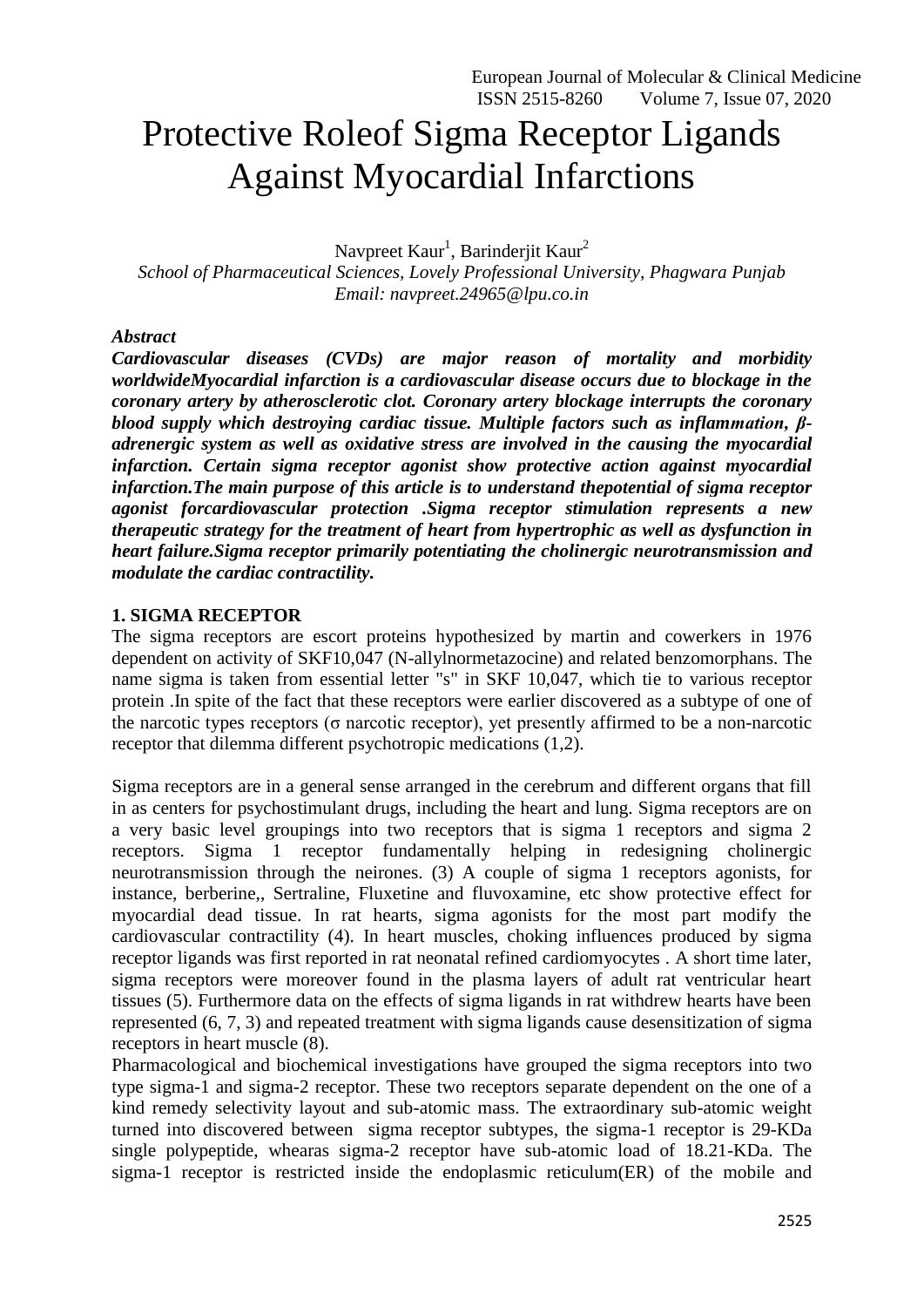translocate inner cells whilst empowered by means of ligands to oversee molecule channels and neural connection launch (10)Dextrorotatory isomers of sigma ligand show selectivity for sigma-1 restricting site while levorotatory isomer show liking for sigma-2 restricting site (11).

## **2. CARDIOPROTECTIVE EFFECT OF SIGMA LIGAND**

Variety of compounds are bind to sigma receptors such as benzomorphones, morphinons, phenothiazines etc. many of them are psychotropic drugs and are in clinical practice for the treatment of psychoses(**12,13**).

Sigma ligands shows effect against myocardial infarction

Berberine, is belonging to isoquinoline alkaloid and is obtained from herb *Coptis chinensis*  (Huanglian), exhibit wide variety of activities likes antihypertensive, antimicrobial, antidiarrhoeal, antidiabetic, antiproliferative and anti-inflammatory effect. In addition berberine reported to have the beneficial effect for the cardiovascular disease in both clinical data and preclinical data. Berberine was evaluated for its preventive effect against isoproterenol induced myocardial infarction. Berberine exert cardioprotective effect by its antioxidative and anti-inflammatory properties(**14-16).**

Fluvoxamine is high partiality sigma1 receptor agonist. It is an upper medication because of its specific serotonin reuptake inhibitor activity. Specific serotonin inhibitor (SSR!s) are known to diminish post-myocardial dead tissue and mortality (17,18). Fluvoxamine show valuable consequences for ischemia reperfusion injury in guinea pig heart by restraining opening of the MPTP, by forestalling calciumover-burden instigated apoptic cell death identified with endogenous collection of 5-HT**(19,20).** 

Ketamine, 2-(o-chlorophenyl)-2-(methylamine) cyclohexanone, was introduced into clinical anaesthesia by Corssen and Domino in 1966 is a phencyclidine (PCP) and cyclohexamine derivativeIt is an intravenous sedative specialist producing a one of a kind dissociative sedative state portrayed by separation between the thalamocortical and limbic frameworks. Ketamine is considered to be the antagonist for NMDA receptors engaged with tangible contribution at the spinal, thalamic, limbic, and cortical levels. Ketamine impairs limbic functions and blocks sensory input and reuptake of catecholamines. It animates sigma receptors, alpha-and beta-adrenergic receptors and offends muscarinic receptors of the focal sensory system. Clinical information shows ketamine applies useful stimulatory consequences for cardiovascular framework. Study shows the estimations of heartbeat rate (PR), systolic pulse (SBP) and mean blood vessel pressure (Guide) were essentially raised over the benchmark (21).Moreover ketamine has anti-inflammatory property due to which it show protective action on IRI. One of the clinical study also investigated that ketamine prevent the guinea pig heart from reperfusion injury(22,23).

Anxiolytic medication afobazole has indicated agonist ligand features for sigma‐ 1 receptor (σ1 receptor) as well as for the MT 3 receptors. Preclinical investigations show that afobazole have cytoprotective impact through communication with both sigma-1 receptor and MT 3 receptor(24). Afobasol additionally fundamentally raised the heart fibrillation limit in creatures with flawless myocardium and took after class 1B hostile to arrhythmic medication lidocaine as far as this movement. It is expected that afobasol forestalls cardiovascular fibrillation by going about as an agonist of cytosolic sigma-1 receptors in cardiomyocytes. Against ischemic impact of afobazole in exploratory myocardial dead tissue was likewise assessed because of its association with sigma 1 receptor(25-27).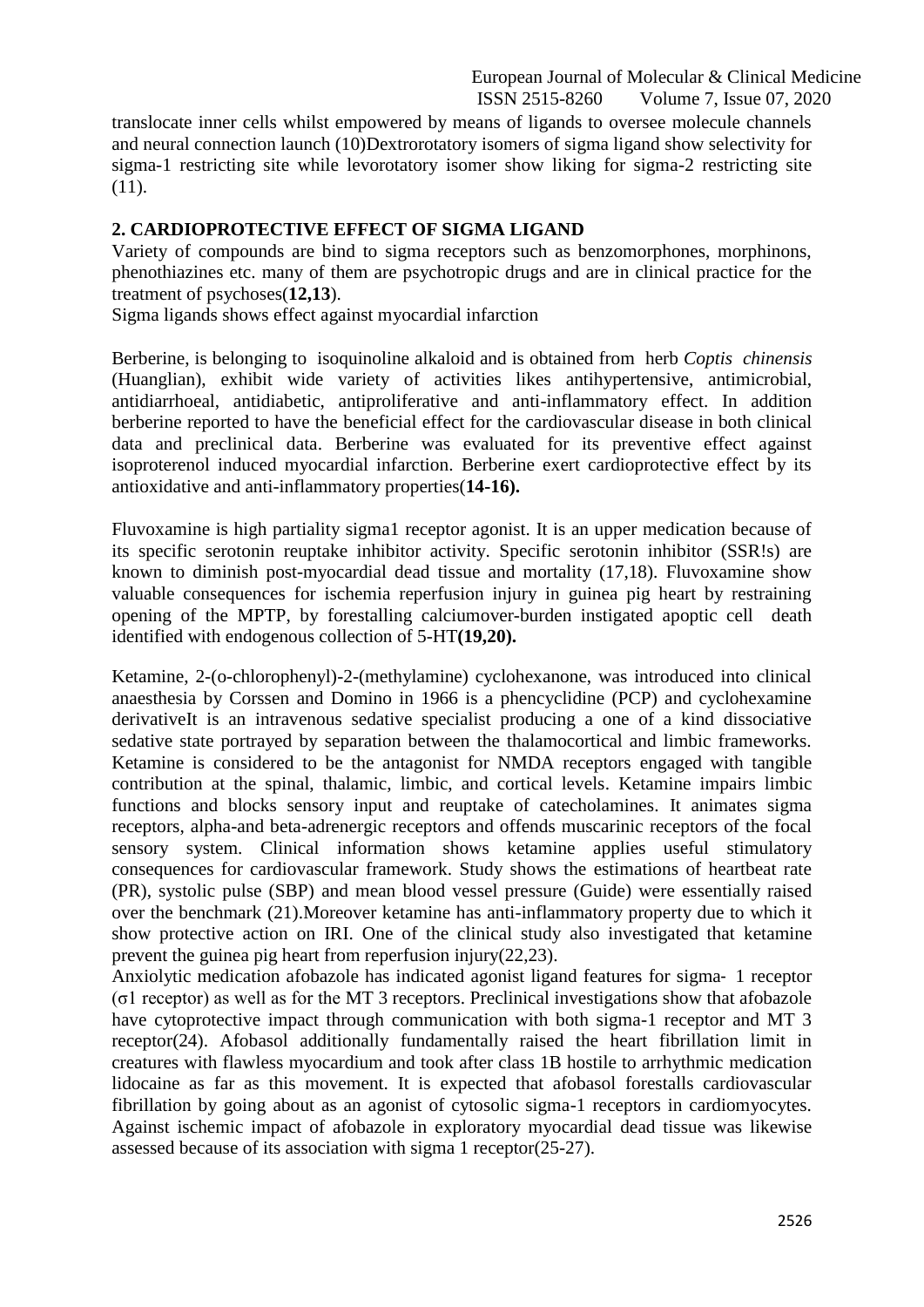Imipramine is a tricyclic antidepressant (TCA), which have the potential to treat major depression. It also show significant effect for treating the anxiety attacks and panic disorders. The effect of imipramine was investigated using the isolated dog preparation. Studies show that imipramine lead to decrease in hypertension due to peripheral vasodilation effecr on blood vessels and also induce reduction in the baroreceptor reflexes. (28-32).

Cardiovascular system disorders belong to the most common causes of morbidity and mortality in the developed countries with an enormous impact on the population and economics. Stimulation of sigma receptor with ligand binding in the cardioprotection activity is the novel concept yet to be discovered. However various animal model studies have proved the cardioprotective activity of sigma receptor ligands such as Fisetin, ANAVEX2-73, Ketamine and PRE-034. Selective serotonin reuptake inhibitors target the sigma receptors to produce cardioprotective effects Therefore, it can be concluded that sigma receptor ligands could be useful as novel therapeutic agents.

#### **3. REFERENCES**

- [1] Rousseaux, C. G., & Greene, S. F. (2016). Sigma receptors [σ Rs]: biology in normal and diseased states. *Journal of Receptors and Signal Transduction*, *36*(4), 327-388.
- [2] Hayashi, T., & Su, T. P. (2005). The sigma receptor: evolution of the concept in neuropsychopharmacology. *Current neuropharmacology*, *3*(4), 267-280.
- [3] Van Waarde, A., Ramakrishnan, N. K., Rybczynska, A. A., Elsinga, P. H., Ishiwata, K., Nijholt, I. M., ... & Dierckx, R. A. (2011). The cholinergic system, sigma-1 receptors and cognition. *Behavioural brain research*, *221*(2), 543-554.
- [4] Nováková, M. (2004). Effect of sigma receptor ligand haloperidol in guinea pig heart. *Acta Veterinaria Brno*, *73*(3), 313-320.
- [5] Novakova, M., Ela, C., Barg, J., Vogel, Z., Hasin, Y., & Eilam, Y. (1995). Inotropic action of σ receptor ligands in isolated cardiac myocytes from adult rats. *European journal of pharmacology*, *286*(1), 19-30.
- [6] Lishmanov, Y. B., Maslov, L. N., Naryzhnaya, N. V., & Tam, S. W. (1999). Ligands for opioid and σ-receptors improve cardiac electrical stability in rat models of postinfarction cardiosclerosis and stress. *Life sciences*, *65*(1), PL13-PL17.
- [7] Maslov, L. N., Lishmanov, Y. B., Naumova, A. V., & Lasukova, T. V. (1997). Do endogenous ligands of peripheral μ-and δ-opiate receptors mediate antiarrhythmic and cardioprotective effects ofRhodiola rosea?. *Bulletin of experimental biology and medicine*, *124*(2), 754-756.
- [8] Ela, C., Hasin, Y., & Eilam, Y. (1996). Apparent desensitization of a  $\sigma$  receptor subpopulation in neonatal rat cardiac myocytes by pre-treatment with  $\sigma$  receptor ligands. *European journal of pharmacology*, *295*(2-3), 275-280.
- [9] Novakova, M., Ela, C., Bowen, W. D., Hasin, Y., & Eilam, Y. (1998). Highly selective σ receptor ligands elevate inositol 1, 4, 5-trisphosphate production in rat cardiac myocytes. *European journal of pharmacology*, *353*(2-3), 315-327.
- [10] Bermack, J. E., & Debonnel, G. (2005). Distinct modulatory roles of sigma receptor subtypes on glutamatergic responses in the dorsal hippocampus. *Synapse*, *55*(1), 37- 44.
- [11] Cobos, E. J., Entrena, J. M., Nieto, F., Cendan, C. M., & Pozo, E. D. (2008). Pharmacology and therapeutic potential of sigma1 receptor ligands. *Current neuropharmacology*, *6*(4), 344-366.
- [12] Stracina, T., & Novakova, M. (2018). Cardiac sigma receptors-an update. *Physiological research*, *67*.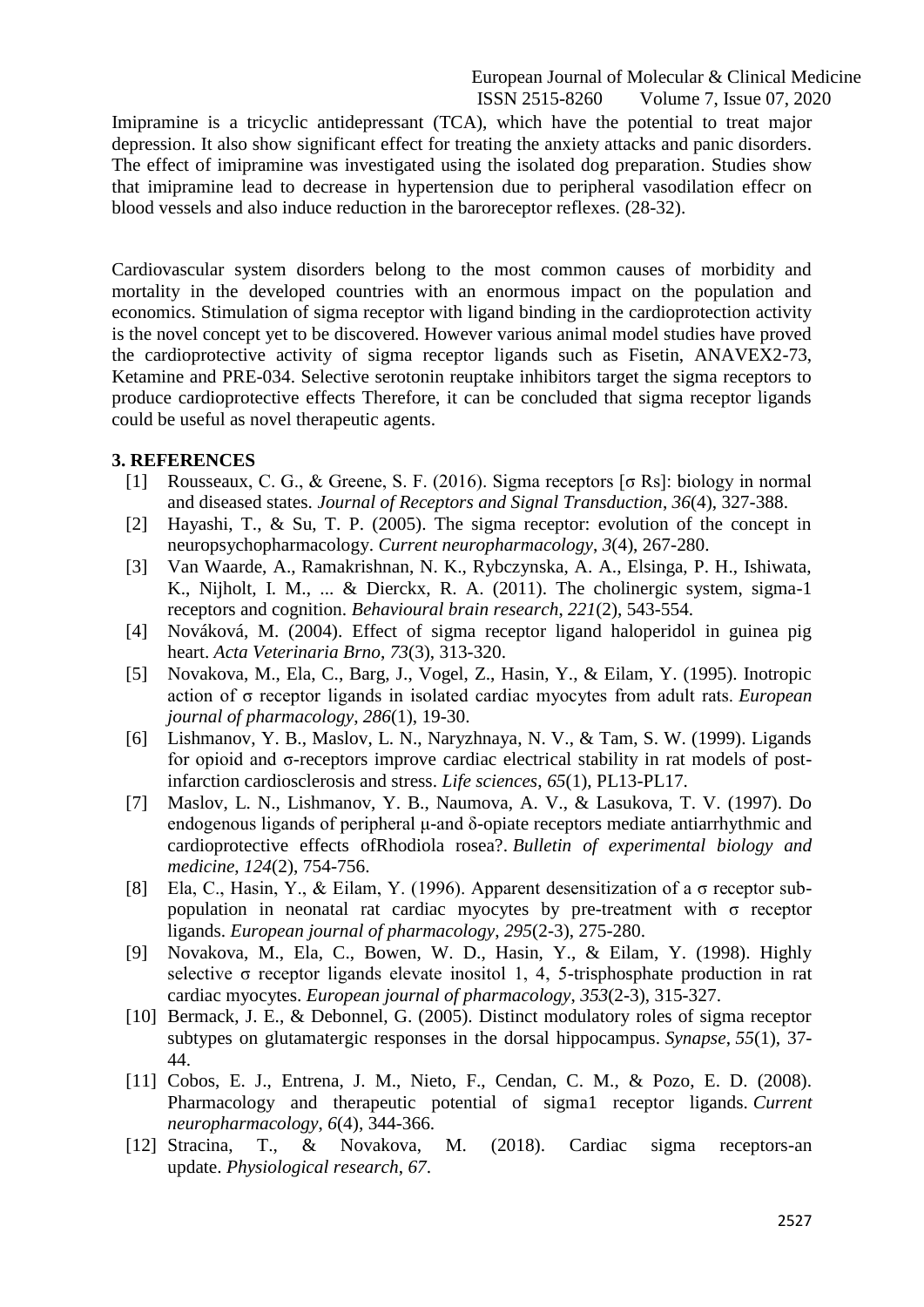- [13] Maurice, T., & Su, T. P. (2009). The pharmacology of sigma-1 receptors. *Pharmacology & therapeutics*, *124*(2), 195-206..
- [14] Li, M. H., Zhang, Y. J., Yu, Y. H., Yang, S. H., Iqbal, J., Mi, Q. Y., ... & Chen, S. L. (2014). Berberine improves pressure overload-induced cardiac hypertrophy and dysfunction through enhanced autophagy. *European journal of pharmacology*, *728*, 67-76.
- [15] Chang, W., Zhang, M., Meng, Z., Yu, Y., Yao, F., Hatch, G. M., & Chen, L. (2015). Berberine treatment prevents cardiac dysfunction and remodeling through activation of 5′-adenosine monophosphate-activated protein kinase in type 2 diabetic rats and in palmitate-induced hypertrophic H9c2 cells. *European journal of pharmacology*, *769*, 55-63.
- [16] Zhang, T., Yang, S., & Du, J. (2014). Protective effects of berberine on isoproterenolinduced acute myocardial ischemia in rats through regulating HMGB1-TLR4 axis. *Evidence-Based Complementary and Alternative Medicine*, *2014*.
- [17] Tagashira, H., & Fukunaga, K. (2012). Cardioprotective effect of fluvoxamine, sigma-1 receptor high affinity agonist. *Yakugaku zasshi: Journal of the Pharmaceutical Society of Japan*, *132*(2), 167-172.
- [18] Muto, T., Usuda, H., Yamamura, A., Yoshida, K., Ohashi, A., Mitsui-Saitoh, K., ... & Hotta, Y. (2014). Protective effects of fluvoxamine against ischemia/reperfusion injury in isolated, perfused guinea-pig hearts. *Biological and Pharmaceutical Bulletin*, *37*(5), 731-739.
- [19] Muto, T., Usuda, H., Yamamura, A., Yoshida, K., Ohashi, A., Mitsui-Saitoh, K., ... & Hotta, Y. (2014). Protective effects of fluvoxamine against ischemia/reperfusion injury in isolated, perfused guinea-pig hearts. *Biological and Pharmaceutical Bulletin*, *37*(5), 731-739.
- [20] Rechlin, T. (1994). The effect of amitriptyline, doxepin, fluvoxamine, and paroxetine treatment on heart rate variability. *Journal of clinical psychopharmacology*.
- [21] Suleiman, Z. A., Kolawole, I. K., & Bolaji, B. O. (2012). Evaluation of the cardiovascular stimulation effects after induction of anaesthesia with ketamine. *Journal of the West African College of Surgeons*, *2*(1), 38.
- [22] Eroglu, A. (2014). The effect of intravenous anesthetics on ischemia-reperfusion injury. *BioMed research international*, *2014*.
- [23] Sloan, R.C., Rosenbaum, M., O'Rourke, D., Oppelt, K., Frasier, C.R., Waston, C.A., et al. (2011). High doses of ketamine-xylazine anesthesia reduce cardiac ischemiareperfusion injury in guinea pigs. J. Am. Assoc. Lab. Anim. Sci. *50*: 349–54.
- [24] Seredenin, S. B., Tsorin, I. B., Vititnova, M. B., Stolyaruk, V. N., Chichkanov, G. G., & Kryzhanovskii, S. A. (2013). On the mechanism of anti-ischemic effects of Afobazole. *Bulletin of experimental biology and medicine*, *155*(6), 760-763.
- [25] Kryzhanovskii, S. A., Tsorin, I. B., Stolyaruk, V. N., Ionova, E. O., & Vititnova, M. B. (2017). Delayed Results of Experimental Afobazole Therapy in Rats after Acute Myocardial Infarction. *Bulletin of experimental biology and medicine*, *163*(2), 180- 183.
- [26] Kryzhanovskyi, S.A., Sorokina, A. V, Stolyaruck, V.N., Vititnova, M.B., Miroshkina, I.A., Tsorin, I.B., et al. (2011). Study of anti-ischemic effect of afobazole in experimental myocardial infarction. Bull. Exp. Biol. Med. *150*: 316–9.
- [27] Kryzhanovskii, S. A., Tsorin, I. B., Stolyaruk, V. N., Ionova, E. O., & Vititnova, M. B. (2017). Delayed Results of Experimental Afobazole Therapy in Rats after Acute Myocardial Infarction. *Bulletin of experimental biology and medicine*, *163*(2), 180- 183.